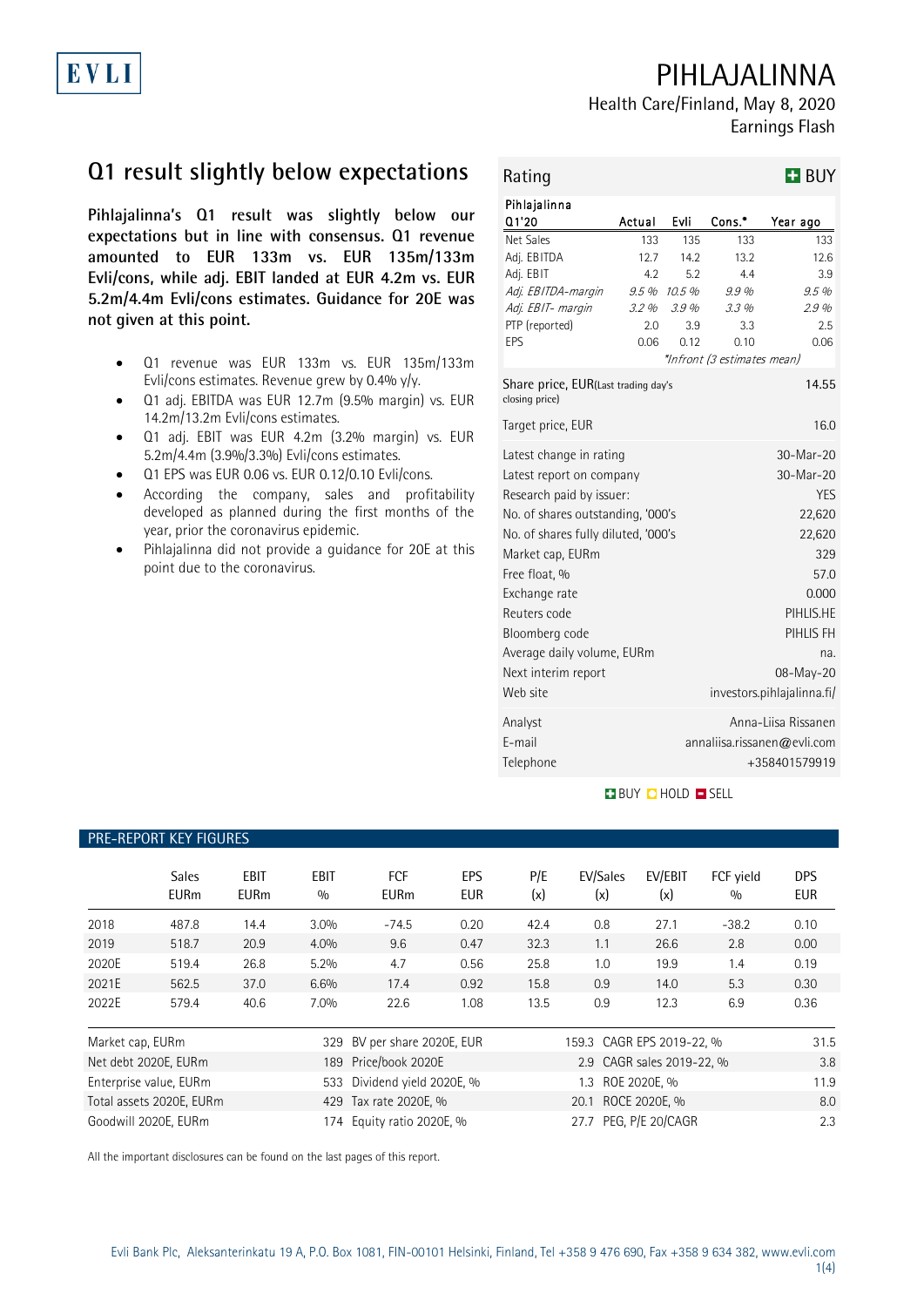### Important Disclosures

Evli Research Partners Plc ("ERP") uses 12-month target prices. Target prices are defined by utilizing analytical techniques based on financial theory including (but not limited to) discounted cash flow analysis and comparative valuation. The selection of valuation methods depends on different circumstances. Target prices may be altered on the basis of new information coming to light in the underlying company or changes in interest rates, changes in foreign exchange rates, other securities prices or market indices or outlook for the aforementioned factors or other factors that may change the conditions of financial markets. Recommendations and changes by analysts are available at [Analysts' recommendations and ratings revisions](https://research.evli.com/JasperAllModels.action?authParam=key;461&authParam=x;G3rNagWrtf7K&authType=3). Investment recommendations are defined as follows: Target price compared to share price Recommendation<br> $\leq 10\%$  $\langle 5, 10, 10 \rangle$  SELL<br>  $\langle -10, 6, 10 \rangle$  SELL<br>  $\langle 10, 10, 10 \rangle$  $-10 - (+10) \%$  HOLD<br>> 10 % BUY  $> 10\%$ ERP's investment recommendation of the analyzed company is updated at least 2 timer per year. 60% 53% 50% 39% 40% 30%  $20%$ 8% 10% 0% Sell Hold Buy

The graph above shows the distribution of ERP's recommendations of companies under coverage in 1st of February 2019. If recommendation is not given, it is not mentioned here.

### Name(s) of the analyst(s): Rissanen

This research report has been prepared by Evli Research Partners Plc ("ERP" or "Evli Research"). ERP is a subsidiary of Evli Bank Plc. Production of the investment recommendation has been concluded on [30.03.2020, 8:30]. This report has been published on [08.05.2020, 8:40].

None of the analysts contributing to this report, persons under their guardianship or corporations under their control have a position in the shares of the company or related securities.

The date and time for any price of financial instruments mentioned in the recommendation refer to the previous trading day's closing price(s) unless otherwise stated in the report.

Each analyst responsible for the content of this report assures that the expressed views accurately reflect the personal views of each analyst on the covered companies and securities. Each analyst assures that (s)he has not been, nor are or will be, receiving direct or indirect compensation related to the specific recommendations or views contained in this report.

Companies in the Evli Group, affiliates or staff of companies in the Evli Group, may perform services for, solicit business from, hold long or short positions in, or otherwise be interested in the investments (including derivatives) of any company mentioned in the publication or report.

Neither ERP nor any company within the Evli Group have managed or co-managed a public offering of the company's securities during the last 12 months prior to, received compensation for investment banking services from the company during the last 12 months prior to the publication of the research report.

ERP has signed an agreement with the issuer of the financial instruments mentioned in the recommendation, which includes production of research reports. This assignment has a limited economic and financial impact on ERP and/or Evli. Under the assignment ERP performs services including, but not limited to, arranging investor meetings or –events, investor relations communication advisory and production of research material.

ERP or another company within the Evli Group does not have an agreement with the company to perform market making or liquidity providing services. months prior to, received compensation for investment banking services from the company during the last 12 months prior to the publication of the. For the prevention and avoidance of conflicts of interests with respect to this report, there is an information barrier (Chinese wall) between Investment Research and Corporate Finance units concerning unpublished investment banking services to the company. The remuneration of the analyst(s) is not tied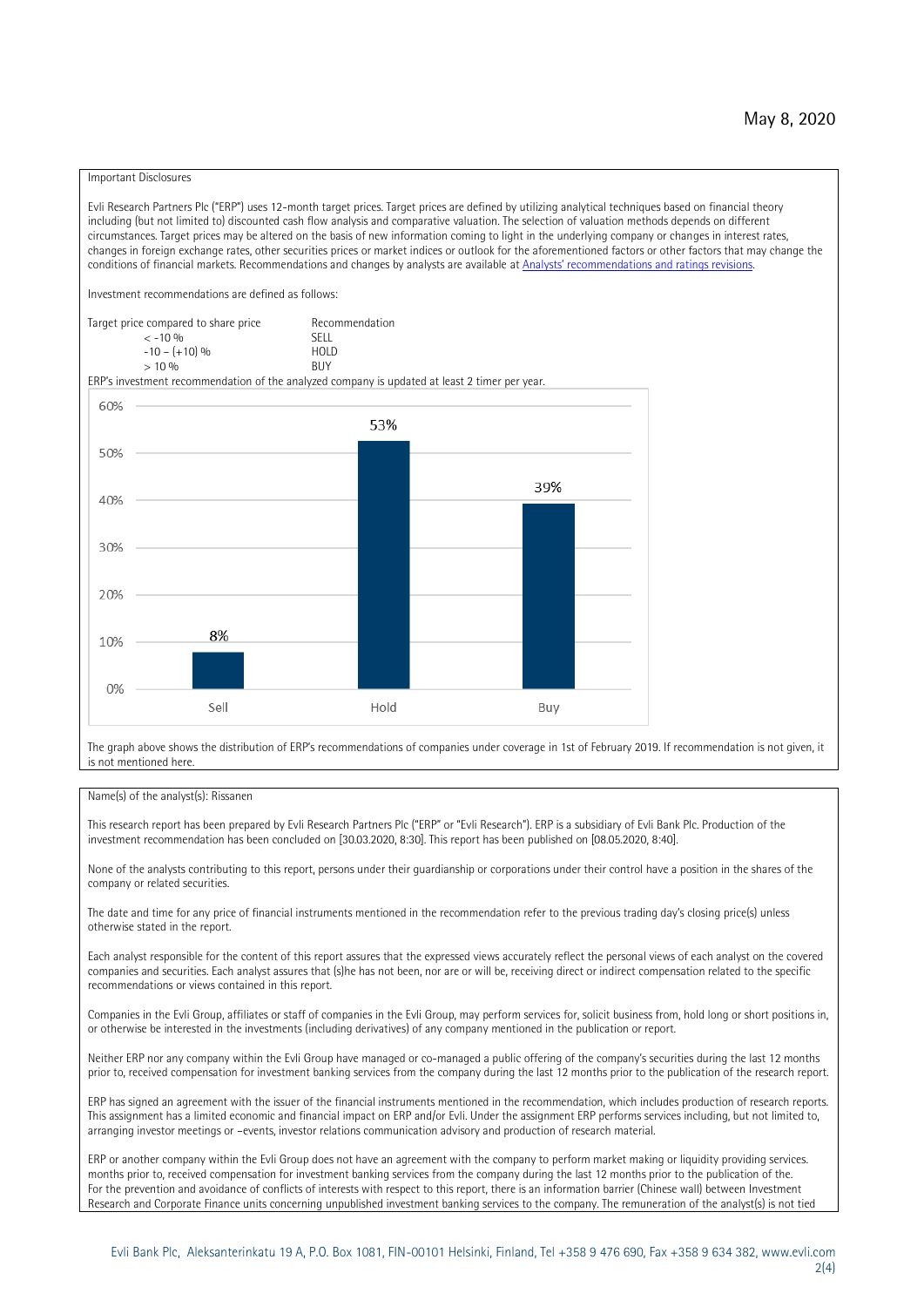directly or indirectly to investment banking transactions or other services performed by Evli Bank Plc or any company within Evli Group.

This report has not been disclosed to the company prior to its dissemination.

This report is provided and intended for informational purposes only and may not be used or considered under any circumstances as an offer to sell or buy any securities or as advice to trade any securities.

This report is based on sources ERP considers to be correct and reliable. The sources include information providers Reuters and Bloomberg, stock-exchange releases from the companies and other company news, Statistics Finland and articles in newspapers and magazines. However, ERP does not guarantee the materialization, correctness, accuracy or completeness of the information, opinions, estimates or forecasts expressed or implied in the report. In addition, circumstantial changes may have an influence on opinions and estimates presented in this report. The opinions and estimates presented are valid at the moment of their publication and they can be changed without a separate announcement. Neither ERP nor any company within the Evli Group are responsible for amending, correcting or updating any information, opinions or estimates contained in this report. Neither ERP nor any company within the Evli Group will compensate any direct or consequential loss caused by or derived from the use of the information represented in this publication.

All information published in this report is for the original recipient's private and internal use only. ERP reserves all rights to the report. No part of this publication may be reproduced or transmitted in any form or by any means, electronic, mechanical, photocopying, recording or otherwise, or stored in any retrieval system of any nature, without the written permission of ERP.

This report or its copy may not be published or distributed in Australia, Canada, Hong Kong, Japan, New Zealand, Singapore or South Africa. The publication or distribution of this report in certain other jurisdictions may also be restricted by law. Persons into whose possession this report comes are required to inform themselves about and to observe any such restrictions.

Evli Bank Plc is not registered as a broker-dealer with the U. S. Securities and Exchange Commission ("SEC"), and it and its analysts are not subject to SEC rules on securities analysts' certification as to the currency of their views reflected in the research report. Evli Bank is not a member of the Financial Industry Regulatory Authority ("FINRA"). It and its securities analysts are not subject to FINRA's rules on Communications with the Public and Research Analysts and Research Reports and the attendant requirements for fairness, balance and disclosure of potential conflicts of interest. This research report is only being offered in U.S. by Auerbach Grayson & Company, LLC (Auerbach Grayson) to Major U.S. Institutional Investors and is not available to, and should not be used by, any U.S. person or entity that is not a Major U.S. Institutional Investor. Auerbach Grayson is a broker-dealer registered with the U.S. Securities and Exchange Commission and is a member of the FINRA. U.S. entities seeking more information about any of the issuers or securities discussed in this report should contact Auerbach Grayson. The securities of non-U.S. issuers may not be registered with or subject to SEC reporting and other requirements.

ERP is not a supervised entity but its parent company Evli Bank Plc is supervised by the Finnish Financial Supervision Authority.